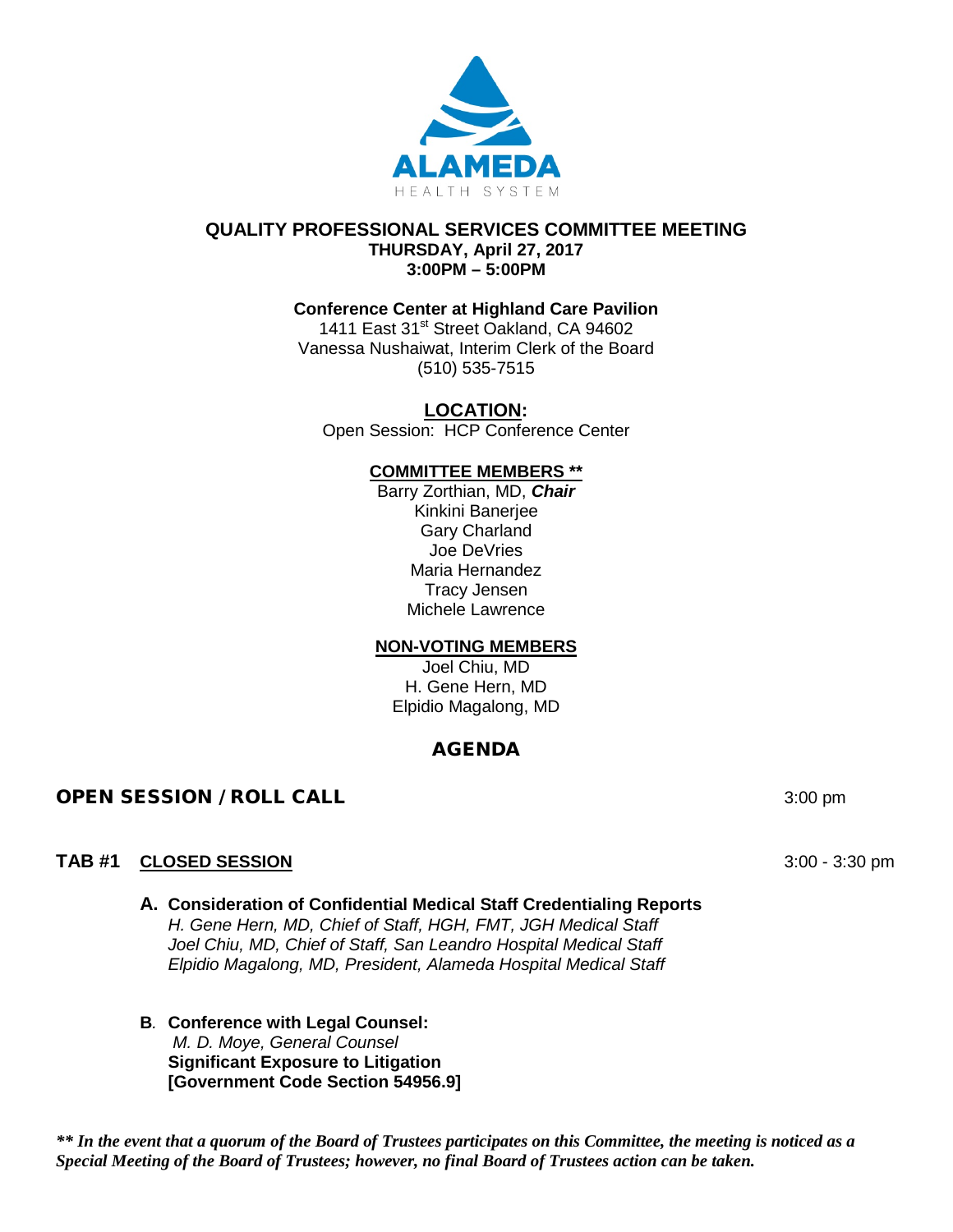(Reconvene to Open Session)

## **TAB #2 ACTION: Consent Agenda** 3:30 - 3:40pm

# **A. Approval of the Minutes of the March 23, 2017 Quality Professional Services Committee Meeting.**

**[Link 1](https://www.dropbox.com/s/e42ggjgu4gareuv/03232017%20QPSC%20Meeting%20Minutes.pdf?dl=0)**

#### **B. Approval of Policies and Procedures [Link 2](https://www.dropbox.com/s/sa2zi4fuhyr5fv9/POLICIES%20FOR%20QPSC%20APRIL%202017.pdf?dl=0)**

## **Alameda Health System Policies**

- Housestaff Supervision
- Ordering of Medical Nutritional Therapies

## **Alameda Hospital Policies**

**No Policies** 

#### **Highland Hospital/Fairmont/JGPH/Ambulatory Policies**

- ACS/TQIP Massive Transfusion in Trauma
- GME Policy for Interruption of Care
- Housestaff Corrective Action
- Medication Reconciliation in an Ambulatory Setting

## **San Leandro Hospital**

**No Policies** 

## *Recommendation: Motion to Approve*

*END OF CONSENT AGENDA*

| <b>TAB #3</b> | <b>REPORT/DISCUSSION: Medical Staff Reports</b><br>H. Gene Hern, MD, Chief of Staff, HGH, FMT, JGH Medical Staff<br>Joel Chiu, MD, Chief of Staff, San Leandro Hospital Medical Staff<br>Elpidio Magalong, MD, President, Alameda Hospital Medical Staff | $3:40 - 4:10pm$         |
|---------------|----------------------------------------------------------------------------------------------------------------------------------------------------------------------------------------------------------------------------------------------------------|-------------------------|
| <b>TAB #4</b> | <b>REPORT/DISCUSSION: Quality Metric Report</b><br>Ghassan Jamaleddine MD, Chief Medical Officer<br><b>LINK3</b>                                                                                                                                         | $4:10 - 4:25$ pm        |
| <b>TAB #5</b> | <b>REPORT/DISCUSSION: Patient Safety Licensing Survey</b><br>Cathy O'Brien, Interim Vice President of Quality                                                                                                                                            | $4:25 - 4:35$ pm        |
| <b>TAB #6</b> | <b>REPORT/DISCUSSION: Joint Commission Consultative Survey</b><br>Cathy O'Brien, Interim Vice President of Quality                                                                                                                                       | $4:35 - 4:50$ pm        |
| <b>TAB #7</b> | <b>REPORT/DISCUSSION: Update on Level 1 Trauma Status Application</b><br>Greg Victorino MD, Chief Trauma Services - HGH                                                                                                                                  | $4:50 - 5:00 \text{pm}$ |
| <b>TAB #8</b> | <b>DISCUSSION: Issue Tracking</b><br>Barry Zorthian MD, Chair<br>LINK <sub>4</sub>                                                                                                                                                                       | $5:00 - 5:05$ pm        |
| <b>TAB#9</b>  | <b>REPORT: Legal Counsel's Report on Action Taken</b><br>M <sub>D</sub> Mayo Caparal Caupaal                                                                                                                                                             |                         |

*M. D. Moye, General Counsel*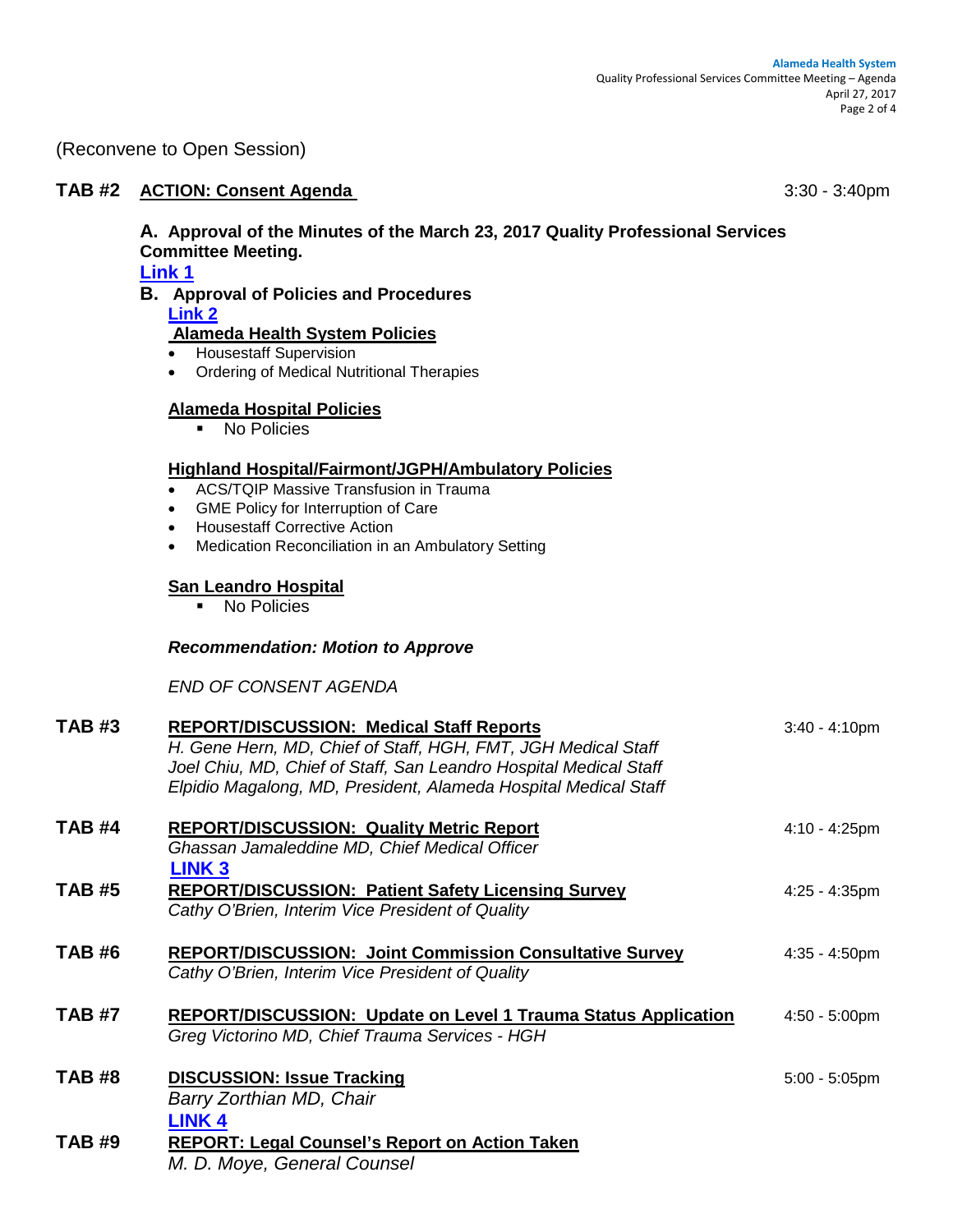## **Public Comment**

## **Trustee Remarks**

## ADJOURNMENT

## **Our Mission**

Caring, Healing, Teaching, Serving All

## **Strategic Vision**

AHS will be recognized as a world-class patient and family centered system of care that promotes wellness, eliminates disparities and optimizes the health of our diverse communities.

#### **Values**

Compassion, Commitment, Teamwork, Excellence, Integrity, and Respect.

#### **Meeting Procedures**

The Board of Trustees is the Policy Body of the Alameda Health System. The Board has several standing Committees where Board matters are the subject of discussion at which members of the public are urged to testify. Board procedures do not permit: 1) persons in the audience at a Committee meeting to vocally express support or opposition to statements by Board Members or by other persons testifying; 2) ringing and use of cell phones, pagers, and similar sound-producing electronic devices; 3) signs to be brought into the meeting or displayed in the room; 4) standing in the meeting room. Citizens are encouraged to testify at Committee meetings and to write letters to the Clerk of the Board or to its members, 1411 East 31<sup>st</sup> Street Oakland, CA 94602.

**Members of the public are advised that all Board and Committee proceedings are recorded (audio), including comments and statements by the public in the course of the meetings. Copies of the audio recordings will be made available to the public. By attending and participating in Board/Committee meetings, members of the public consent to audio recording of any statements they may make during the proceedings.** 

#### **Disability Access**

The Meeting Rooms are wheelchair accessible. Assistive listening devices are available upon request at the Clerk of the Board's Office. To request sign language interpreters, readers, large print agendas or other accommodations, please contact the Clerk of the Board. Requests made at least 48 hours in advance of the meeting will help to ensure availability. The nearest accessible BART station is Lake Merritt. Accessible AC Transit Bus Route 62 stops at the entrance to Highland Hospital. Route 11 stops one block away, on 14<sup>th</sup> Avenue at East 31<sup>st</sup> Street. For schedule updates, call AC Transit at (510) 817-1717; BART at (510) 465-2278. There is accessible parking in the main patient parking lot enter on East 31<sup>st</sup> Street.

In order to accommodate persons with severe allergies, environmental illness, multiple chemical sensitivity or related disabilities, attendees at public meetings are reminded that other attendees may be sensitive to perfumes and various other chemical-based scented products. Please help us to accommodate these individuals.